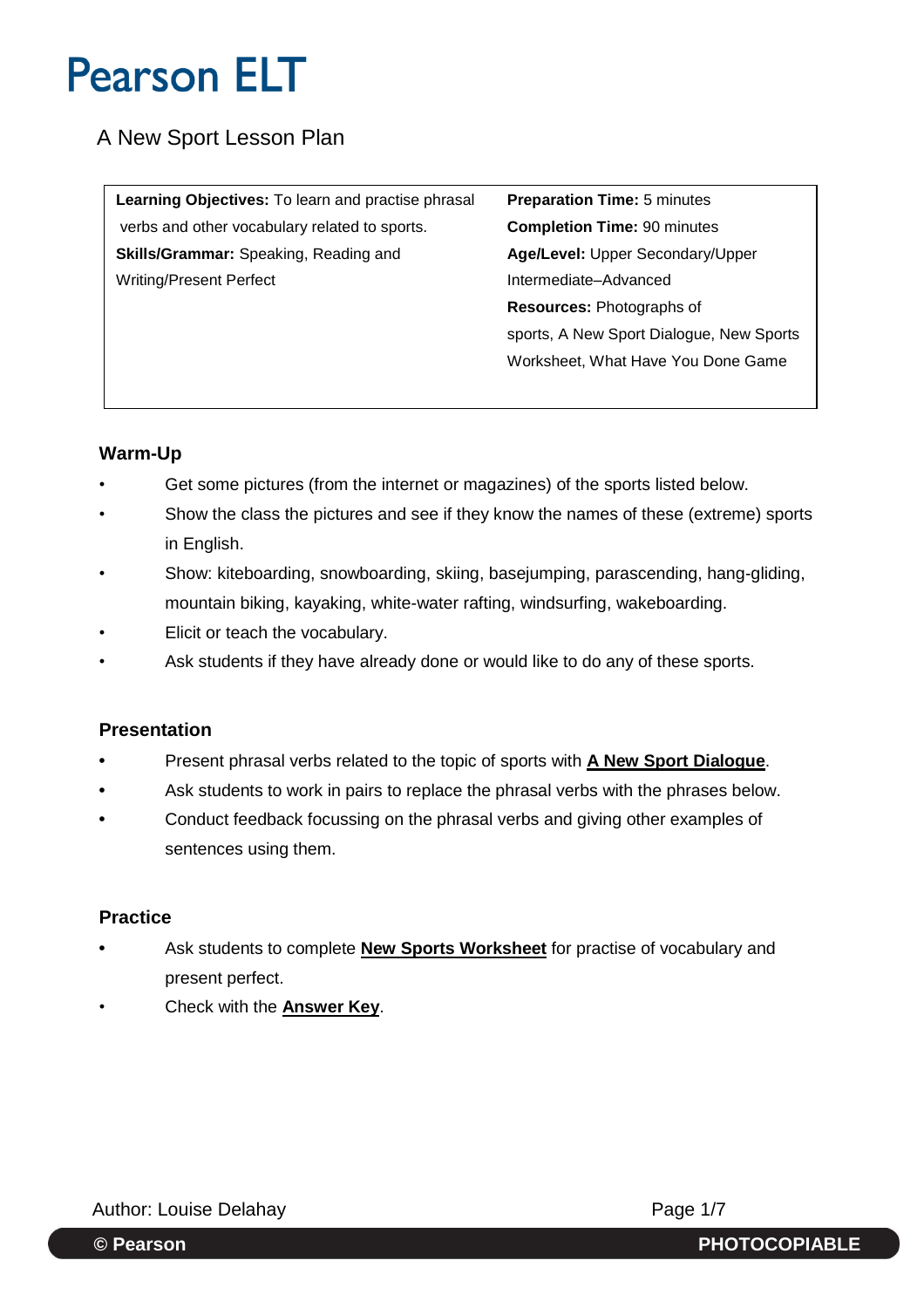# A New Sport Lesson Plan

### **Skills Work: Writing and Speaking**

- **•** Put students into pairs.
- **•** Ask them to now make up their own dialogue, discussing sports they have tried or would like to try.
- **•** They should attempt to use as many of the phrasal verbs as possible.
- **•** As they are writing, check their grammar and use of phrasal verbs.

### **Closure**

**•** Ask for some volunteers to perform their dialogues.

Author: Louise Delahay **Page 2/7** 

**© Pearson PHOTOCOPIABLE**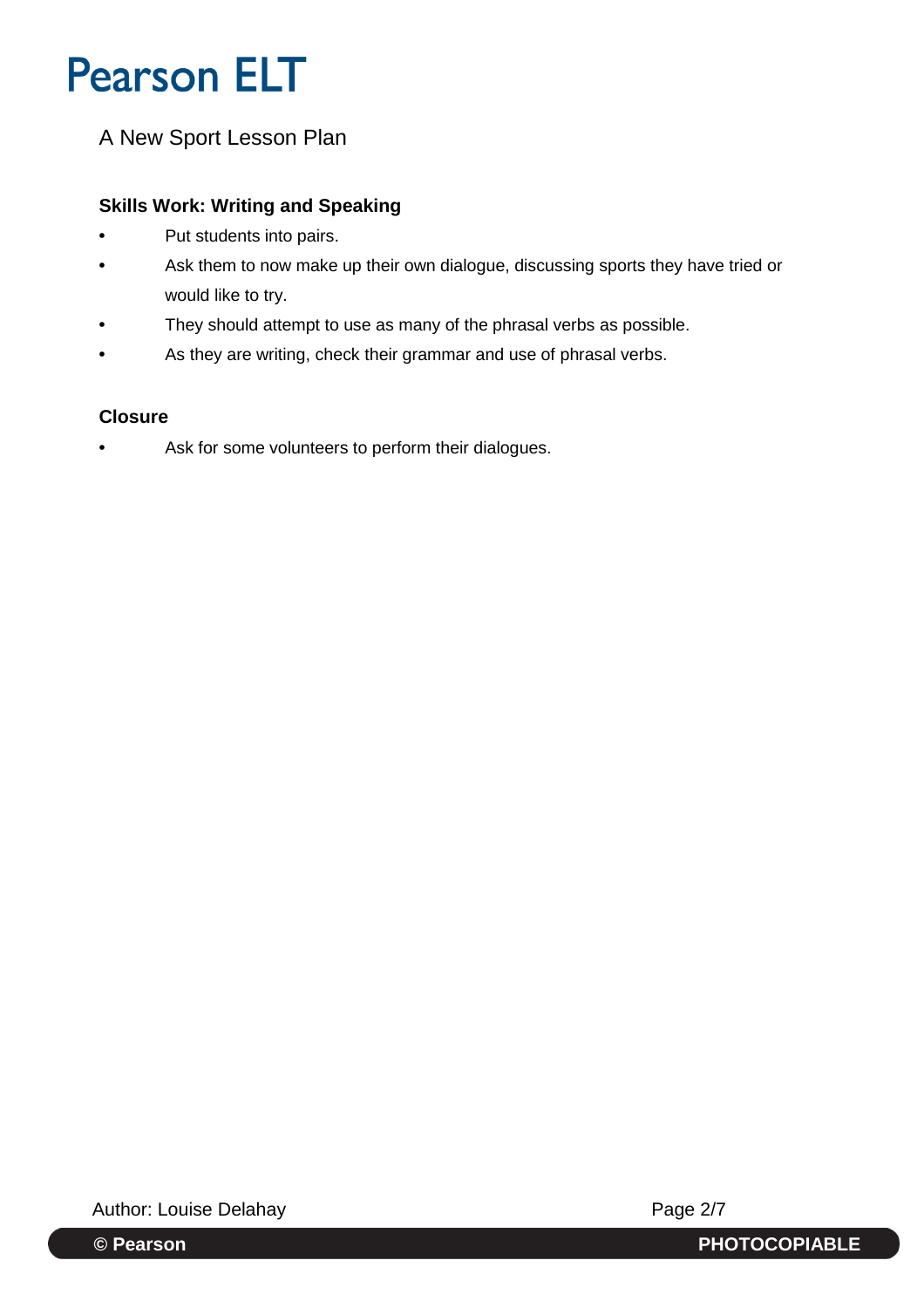# **A New Sport Dialogue**

| <b>Mick</b> | Hey. What do you reckon? Isn't it about time we 1. took up (                             | ) a new                |  |
|-------------|------------------------------------------------------------------------------------------|------------------------|--|
| sport?      |                                                                                          |                        |  |
| Carl        | Yeah. Not a bad idea. What were you thinking? It could be fun to 2. get into             |                        |  |
|             | ) snowboarding.<br>$\overline{\mathbf{r}}$                                               |                        |  |
| <b>Mick</b> | Maybe. I like the idea of 3. heading off (                                               | ) to the snow.         |  |
| Carl        | Yeah, and it would be easy to 4. get on (                                                | ) because we can       |  |
|             | already skateboard.                                                                      |                        |  |
| <b>Mick</b> | Or there's always other sports on the slopes too. Skiing?                                |                        |  |
| Carl        | Don't know about skiing really. I think we'd 5. pick up (                                | )                      |  |
|             | snowboarding quicker, and it's supposed to be more fun.                                  |                        |  |
| <b>Mick</b> | Well there's always basejumping!                                                         |                        |  |
| Carl        | What's that? The one where you launch yourself off a cliff or a building with a          |                        |  |
|             | parachute? Sorry! I prefer to 6. look after (                                            | ) myself!              |  |
| <b>Mick</b> | Don't worry, I wasn't serious. I prefer to stay alive too!                               |                        |  |
| Carl        | So what about watersports? We can't snowboard all year round.                            |                        |  |
| <b>Mick</b> | Well, there's kiteboarding. That looks awesome. We'd get to 7. hook up with              |                        |  |
|             | ) a really cool bunch of people.<br>€                                                    |                        |  |
| Carl        | Yeah. And I've heard that if you 8. put in (                                             | ) the effort, you can  |  |
|             | improve very fast.                                                                       |                        |  |
| <b>Mick</b> | Well we could certainly 9. check it out (                                                | ).                     |  |
| Carl        | The only thing is, I've heard the kit is quite expensive. I can't afford to 10. cough up |                        |  |
|             | ) too much at the moment.<br>$\overline{\mathcal{L}}$                                    |                        |  |
| <b>Mick</b> | Okay. Well, how does mountain biking grab you?                                           |                        |  |
| Carl        | That's possible. I'd definitely 11. get off (                                            | ) on going downhill at |  |
|             | speed.                                                                                   |                        |  |
| Mick        | Cool. And I think I can 12. magic up (                                                   | ) a couple of bikes    |  |
|             | because my uncle and aunt never use theirs                                               |                        |  |

# **Work with a partner and try to decide which of the more formal phrases below could replace the phrasal verbs in bold.**

| a. start being involved in | b. meet and become friendly with     | c. provide/invest     |
|----------------------------|--------------------------------------|-----------------------|
| d. take care of            | e. get excited by                    | f. learn              |
| g. do successfully         | h. start doing                       | i. pay (money)        |
| i. investigate             | k. provide in unlikely circumstances | I. going on a journey |
|                            |                                      |                       |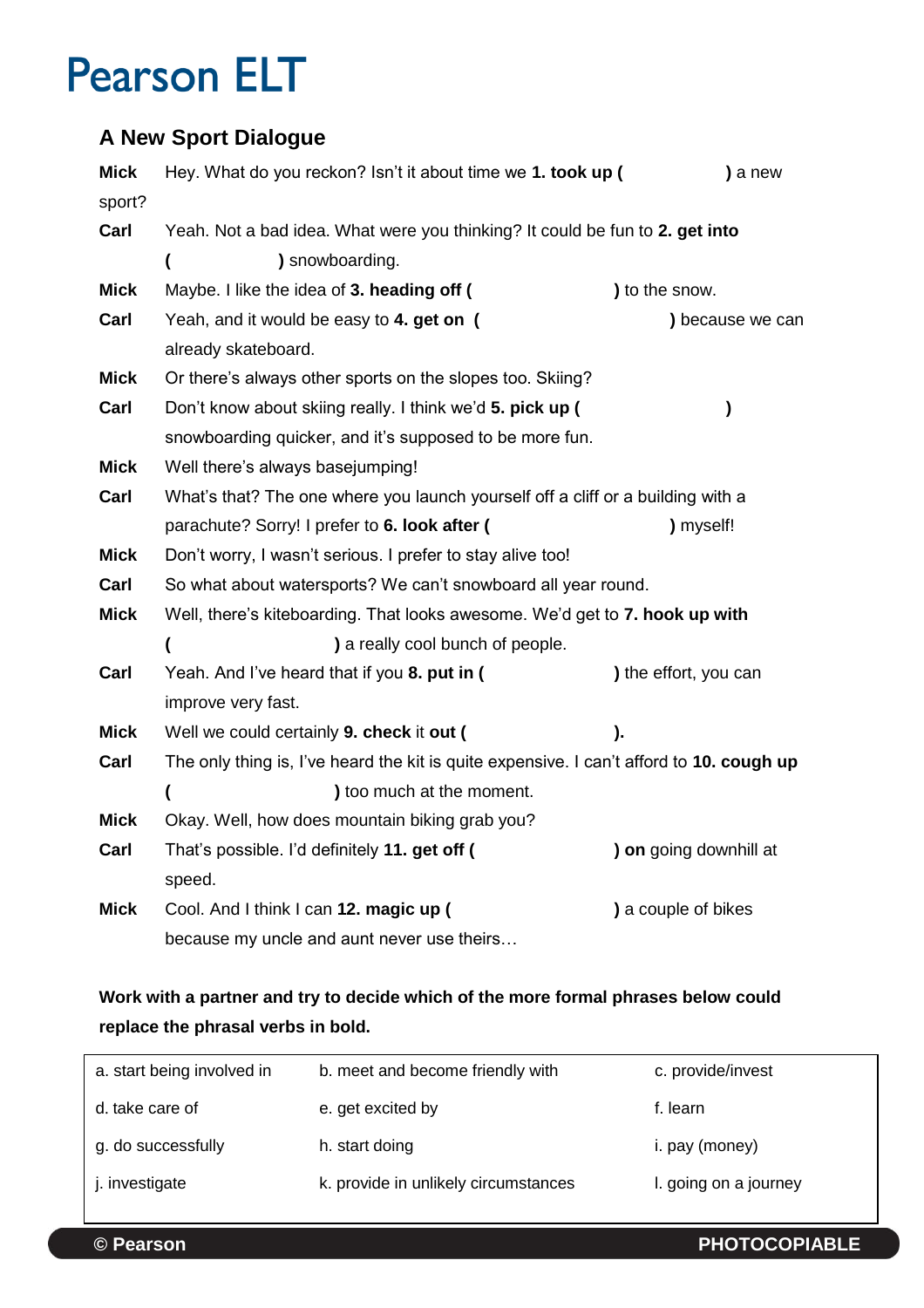## **New Sport Worksheet**

## **1 Look at the sentences below and fill the gaps with a phrasal verb/s in the correct form.**

| take up<br>look after <b>the controller of the controller</b>                         | pick up<br>hook up                                                                             | check out<br>cough up                                                 | get on<br>get off (on)                                                                                                |
|---------------------------------------------------------------------------------------|------------------------------------------------------------------------------------------------|-----------------------------------------------------------------------|-----------------------------------------------------------------------------------------------------------------------|
| get into                                                                              | put in                                                                                         | magic up                                                              | head off                                                                                                              |
|                                                                                       |                                                                                                |                                                                       |                                                                                                                       |
|                                                                                       |                                                                                                | a. If you want to _________________ in your chosen sport, you need to |                                                                                                                       |
|                                                                                       |                                                                                                | at least two hours, three times a week.                               |                                                                                                                       |
|                                                                                       |                                                                                                |                                                                       | b. It's always fun to _______________________ with other mountain bikers for a drink after riding.                    |
|                                                                                       | c. My Dad has just ________________________golf and has ________________________ a fortune for |                                                                       |                                                                                                                       |
| new golf clubs.                                                                       |                                                                                                |                                                                       |                                                                                                                       |
|                                                                                       |                                                                                                |                                                                       | d. I think it's important to <b>with the controller controller to the controller controller controller controller</b> |
| choice on which to buy.                                                               |                                                                                                |                                                                       |                                                                                                                       |
|                                                                                       |                                                                                                |                                                                       | e. You'll __________________ wakeboarding really quickly, because you already have the skills                         |
| from snowboarding.                                                                    |                                                                                                |                                                                       |                                                                                                                       |
|                                                                                       |                                                                                                |                                                                       |                                                                                                                       |
|                                                                                       |                                                                                                |                                                                       |                                                                                                                       |
| discount.                                                                             |                                                                                                |                                                                       |                                                                                                                       |
|                                                                                       |                                                                                                |                                                                       | g. I'm sure you'll example the contract on kiteboarding. It's a real adrenalin sport.                                 |
|                                                                                       |                                                                                                |                                                                       | h. You may not enjoy parascending at first, but once you _________________________________it, it's                    |
| an amazing feeling.                                                                   |                                                                                                |                                                                       |                                                                                                                       |
| i. Why don't we ____________________________to the coast for a windsurf this weekend? |                                                                                                |                                                                       |                                                                                                                       |
|                                                                                       |                                                                                                |                                                                       |                                                                                                                       |

- **2 Which of the sports listed below**
- **a. Take place in the water?**
- **b. Take place in the snow?**
- **c. Take place in the air?**

kiteboarding, snowboarding, skiing, basejumping, parascending, hang-gliding, mountain biking, kayaking, white-water rafting, windsurfing, wakeboarding.

Author: Louise Delahay **Page 4/7** 

**© Pearson PHOTOCOPIABLE**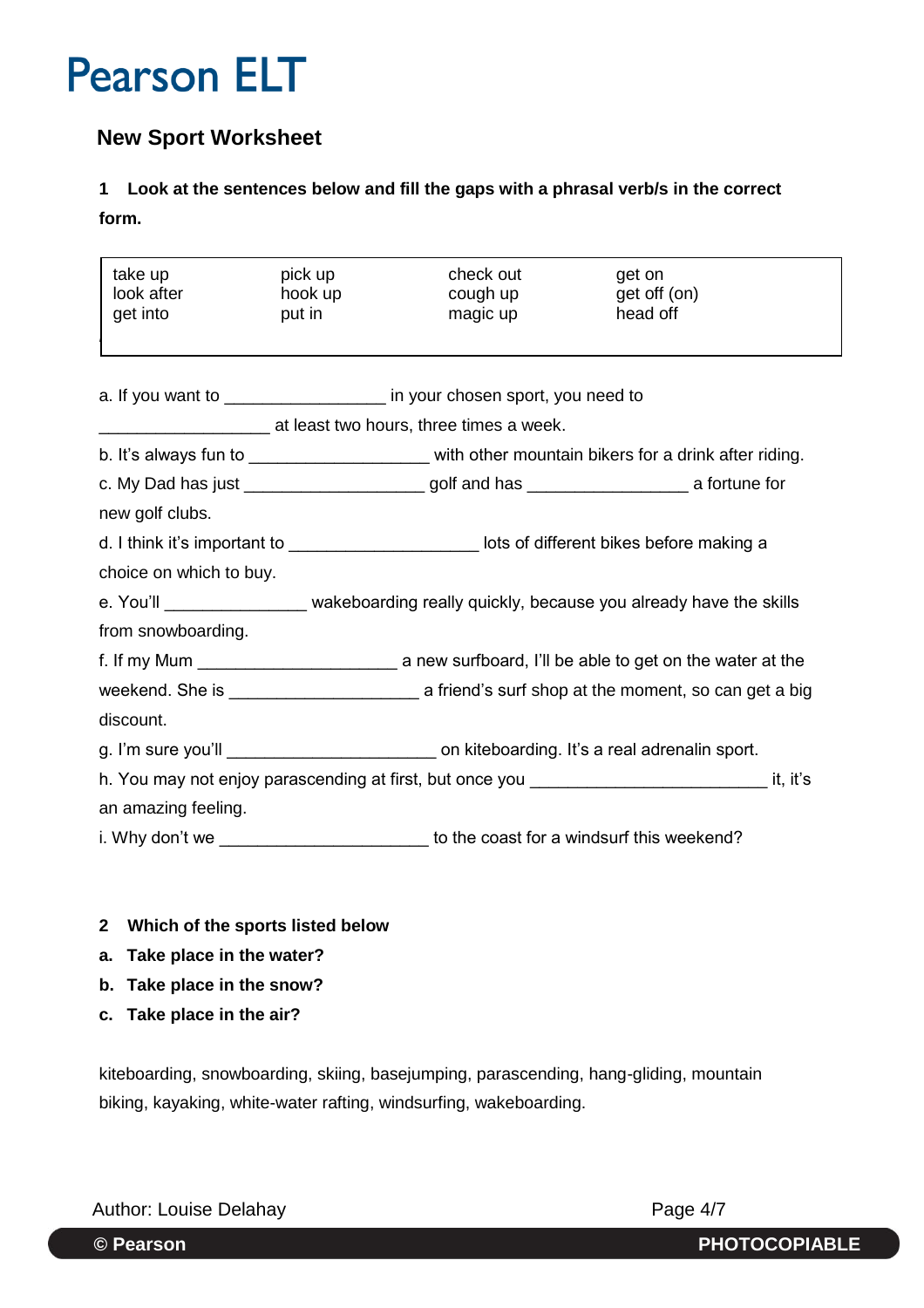# **New Sport Worksheet**

#### **3 Collocations: Match the phrasal verbs to the examples. Underline the odd one out.**

| Example         | take up | a new sport/tennis/a bike                        |
|-----------------|---------|--------------------------------------------------|
| a. hook up with |         | a new sport/a new crowd/a new friend             |
| b. check out    |         | the prices/the equipment/the weekend             |
| c. magic up     |         | a new board/a new sport/a new bike               |
| d. pick up      |         | a new sport/wakeboarding/wakeboard               |
| e. cough up     |         | the money/for a new board/the new bike           |
| f. head off     |         | for the weekend/to the countryside/the mountains |

### **4 Make questions using the present perfect.**

*Example You/try/mountain biking? Have you ever tried mountain biking?*

- a. You/take up/new sport/this year?
- b. Which sports/you/do this year?
- c. You/visit/mountains for winter sports?
- d. You/ever/do/any watersports?

Now ask a partner.

Author: Louise Delahay **Page 5/7**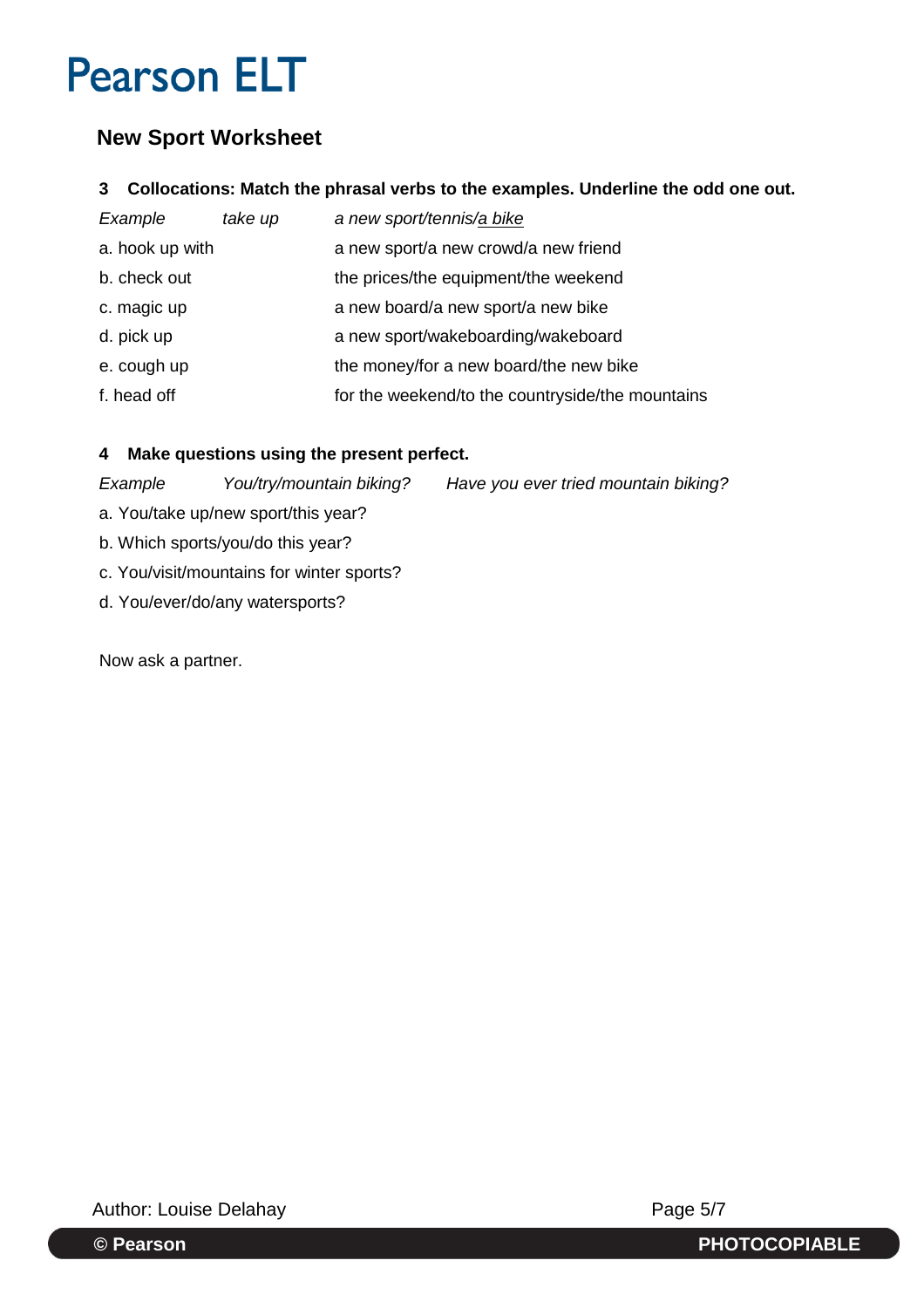# **What Have You Done Game**

- Put students into two teams.
- **•** The first person on Team 1 must ask a sports question using present perfect, e.g. *Have you ever played a game of doubles tennis?*
- **•** The sentence should be grammatically correct to gain a point.
- **•** The teacher should award 1 point to this team unless Team 2 challenges.
- **•** If the sentence is incorrect and Team 2 challenges, Team 2 gets 2 points.
- If the challenge is incorrect, (the teacher is the judge) Team 1 gets 2 points.
- **•** The first person on Team 2 must then answer the question using a sentence in the present perfect, and an adverb of frequency, e.g. *I've never played doubles tennis/ I've often played doubles tennis.*
- **•** Again, award points for correct sentences/challenges, as above.
- **•** The winner is the team with the most points.

Author: Louise Delahay **Page 6/7**